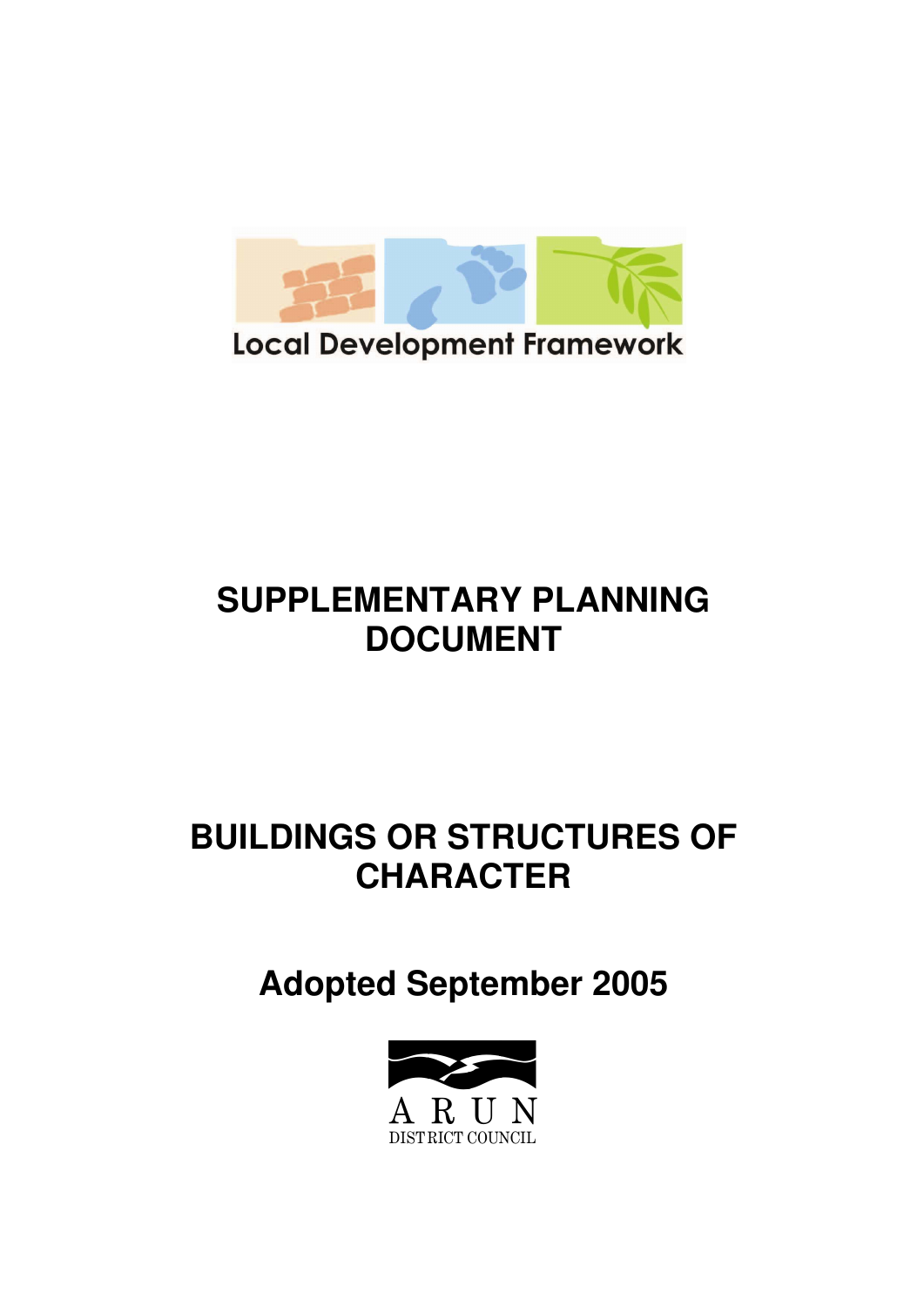#### **1.0 INTRODUCTION**

- 1.1 This Supplementary Planning Document (SPD) is prepared by Arun District Council (the Local Planning Authority) to provide a district-wide 'local list' and additional information regarding Buildings or Structures of Character within the District. The SPD is non-statutory, but will be a material consideration that the Council will take into account when considering planning applications.
- 1.2 This guidance supports and should be read in conjunction with POLICY GEN22 (Buildings or Structures of Character) of the Arun District Local Plan 2003 (as amended). The policy states "Planning permission will not be granted for development resulting in the loss of existing buildings and structures of interest and importance which are attractive in their own right or which contribute to the character and appearance of an area. Alterations, extensions or other development which would adversely affect the appearance or setting of such buildings or structures will not be permitted".

#### **2.0 REASONS FOR THE STUDY**

- 2.0 Throughout the District there are buildings and structures which, while not Listed Buildings, are of good quality design and appearance; that are important features in their own right; and which may also contribute to the character and appearance of the area. They illustrate, and are reminders of, the historical development of an area and are worthy of recognition and retention wherever possible.
- 2.2 The Local Plan indicates that the Council will produce a Local List of such buildings and structures.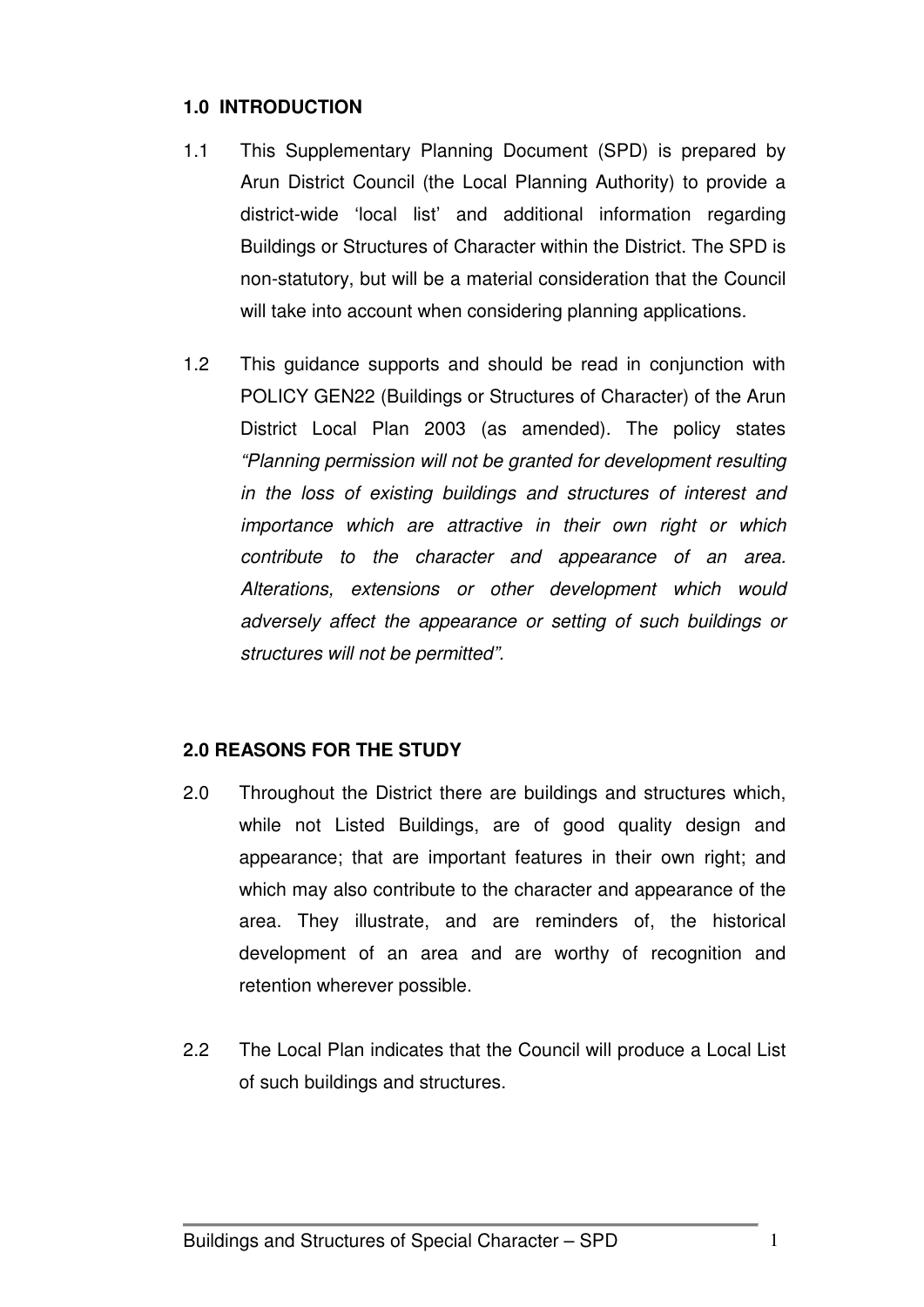#### **3.0 THE CRITERIA**

- 3.1 The criteria for the selection of buildings or structures of character are as follows;
	- 1) Buildings of outstanding design, detailing, appearance or special interest because of the use of materials.
	- 2) Buildings which are extremely good examples of traditional or established style, or unusual type.
	- 3) In special cases, buildings or structures which contribute towards the local townscape or have important historical associations.
	- 4) All buildings must be largely intact and not adversely affected by later extensions or alterations.
	- 5) Preferably, although not exclusively, they should make a positive contribution to their surroundings or the street scene.
- 3.2 The numbers indicated in the second column of the Local List refer to the relevant criteria applicable. For instance 2-5 would indicate that the property is considered to fall within the criteria 2, 3, 4 and 5.

#### **4.0 WHAT DOES INCLUSION ON THE LOCAL LIST MEAN?**

- 4.1 Inclusion of a building or structure on the 'Local List' illustrates that the building or structure is seen to fulfil all or some of the criteria set out in Policy GEN22 of the Arun District Local Plan 2003 (see section 3.1) and the provisions of the Policy will apply to them (see section 1.2).
- 4.2Under current planning legislation, the inclusion of a building or structure on the Local List does not affect the permitted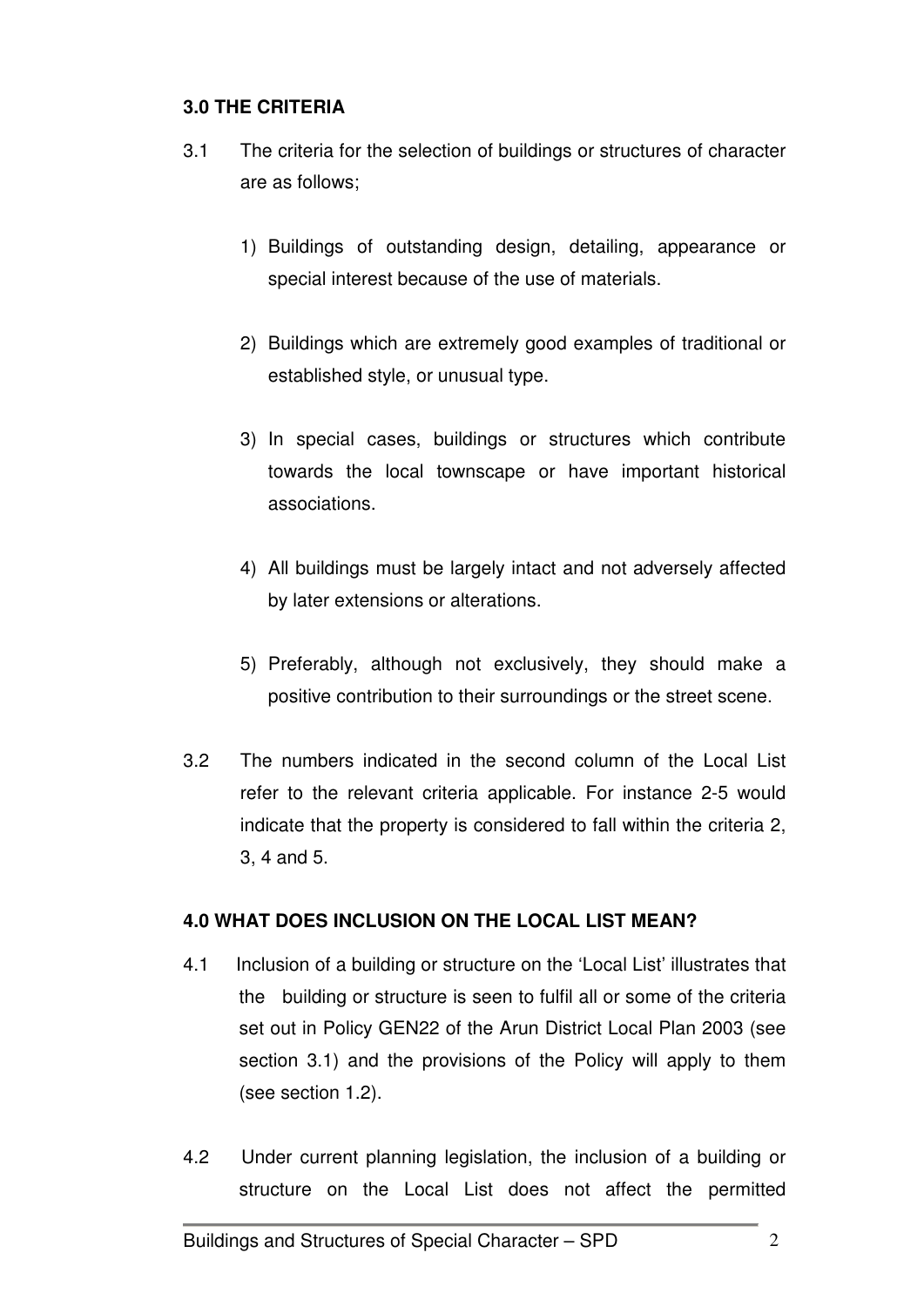development rights of a dwelling. For instance small additions and some alterations to single dwelling houses may not necessitate the submission of a planning application but it is always important to ascertain whether this is the case or not.

4.3 Buildings or structures of character receive no statutory protection, except within Conservation Areas. The local planning authority may not have control over demolition but would encourage the retention of the building. Where buildings are to be demolished the Council will wish to secure replacement buildings of similar quality or contribution to the street scene.

#### **5.0 THE DATA COLLECTION PROCESS**

- 5.1 The production of the Local List has been a joint exercise between the Town and Parish Councils and Parish Meetings, Amenity Groups and the Planning Department of Arun District Council. Planning Officers undertook the exercise of assessing the buildings and structures submitted for inclusion in the Local List and carried out further survey work to produce the list included within this document. It must be noted that due to the resource intensive nature of this survey, that there may be buildings or structures not included on the list, which fully meet the criteria; these will be added as and when the Council reviews the list.
- 5.2 Listed buildings and buildings and structures within their curtilage are excluded from the local list, as they are subject to separate planning control.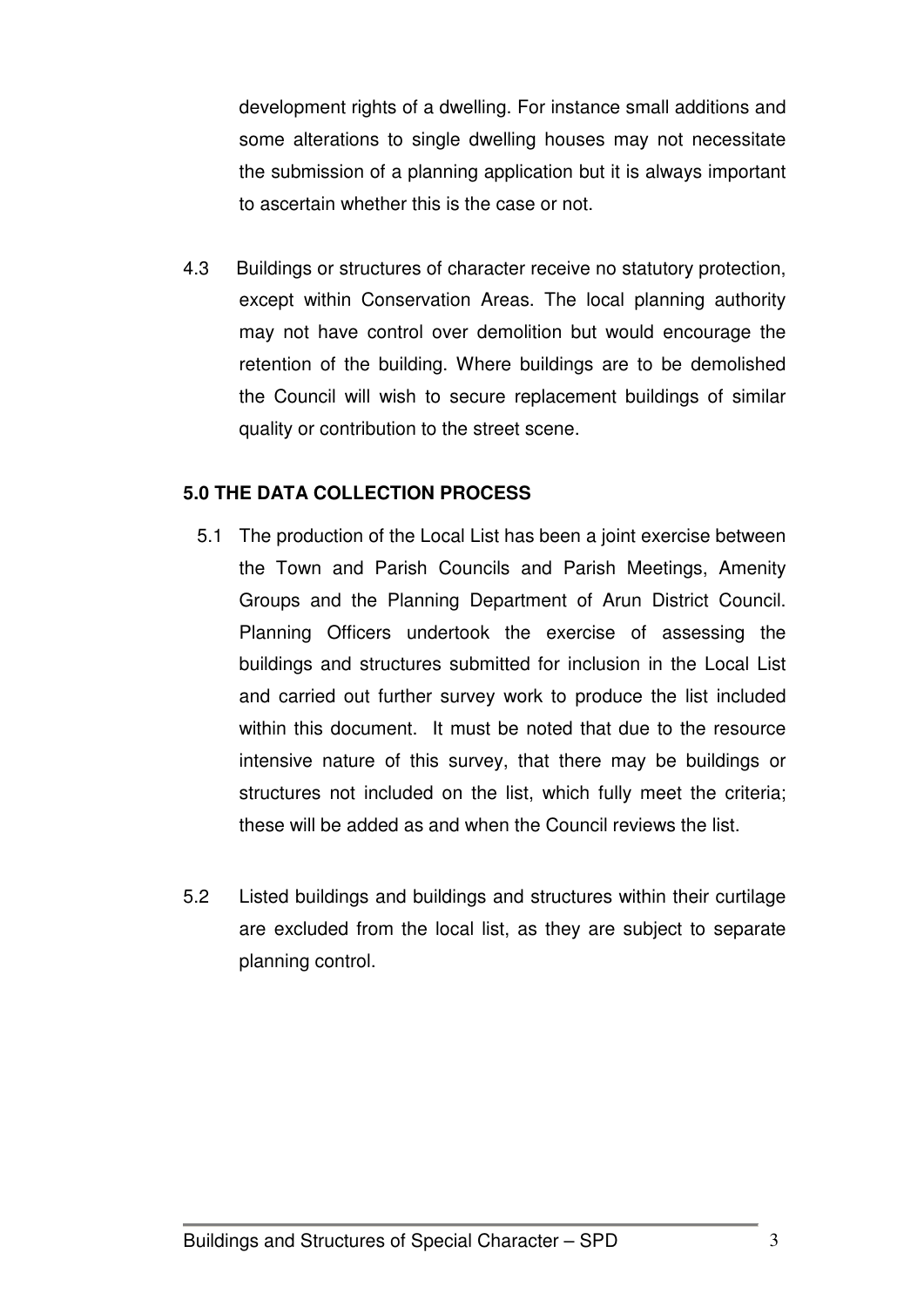### **FINDON**

| <b>STREET</b>                                                                                                                                                                                                                                 | <b>CRITERIA</b>                                                                                                                  |
|-----------------------------------------------------------------------------------------------------------------------------------------------------------------------------------------------------------------------------------------------|----------------------------------------------------------------------------------------------------------------------------------|
| <b>High Street</b>                                                                                                                                                                                                                            |                                                                                                                                  |
| The Black Horse PH<br>1 and 2 Holmbush Cottages<br>The Coach House<br>Pebble Cottage<br><b>Hermit Terrace</b><br>48<br>40<br><b>The Studio</b><br>36 ('Chevenings')<br>32 ('Elmcroft House')<br>32 ('Findon Framing Co.')<br>Ladywell Cottage | $2 - 5$<br>$2 - 5$<br>$2 - 5$<br>$2 - 5$<br>$2 - 5$<br>$2 - 5$<br>$2 - 5$<br>$2 - 5$<br>$2 - 5$<br>$2 - 5$<br>$2 - 5$<br>$2 - 5$ |
| North End                                                                                                                                                                                                                                     |                                                                                                                                  |
| North Lodge<br><b>Chancton Cottage</b>                                                                                                                                                                                                        | $2 - 5$<br>$2 - 5$                                                                                                               |
| <b>Nepcote Lane</b>                                                                                                                                                                                                                           |                                                                                                                                  |
| $\overline{4}$<br>16<br>18 ('Little House')<br><b>Cherry Croft</b><br>8 ('Judens')<br>10 ('Hillbarn Cottage')<br>1 and 2 Millbrook Cottages<br>Nepcote Chapel<br>1 and 2 Elder Cottages<br><b>Nepcote House</b>                               | $2 - 5$<br>$2 - 5$<br>$2 - 5$<br>$2 - 5$<br>$2 - 5$<br>$2 - 5$<br>$2 - 5$<br>$2 - 5$<br>$2 - 5$<br>$2 - 5$                       |
| <b>School Hill</b>                                                                                                                                                                                                                            |                                                                                                                                  |
| 20<br>18 ('Downcot')<br>16 ('Woodlands')<br>14 ('Hill View Cottage')<br>St John the Baptist Primary School                                                                                                                                    | $2 - 5$<br>$2 - 5$<br>$2 - 5$<br>$2 - 5$<br>$2 - 5$                                                                              |
| <b>Steep Lane</b><br>25<br>27<br>19                                                                                                                                                                                                           | $2 - 5$<br>$2 - 5$<br>$2 - 5$                                                                                                    |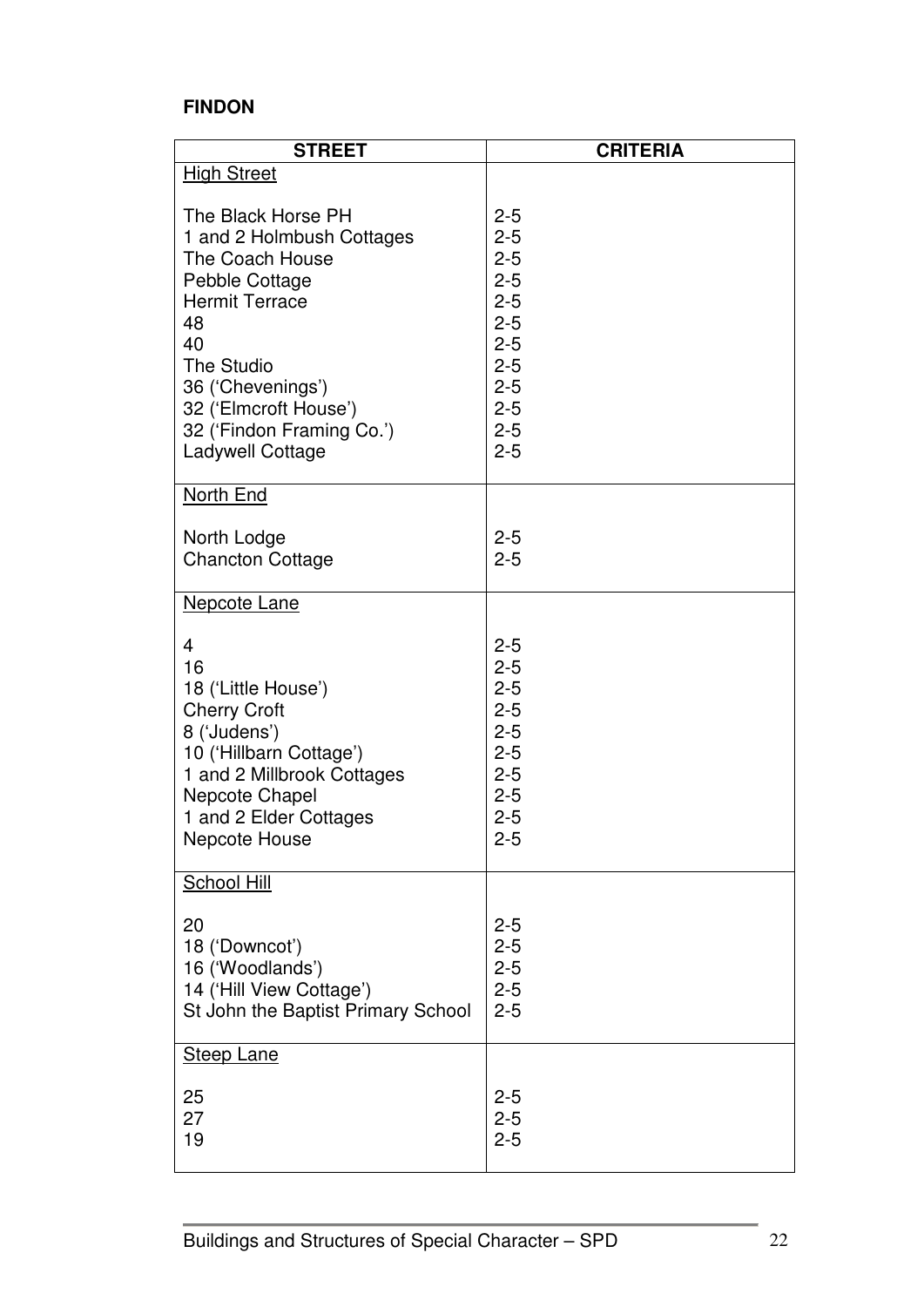Formal consultation on the Sustainability Appraisal Report was undertaken alongside that for the draft Supplementary Planning Document in May and June 2005 for a period of 6 weeks. The Council wrote to the statutory consultees, other identified stakeholders and members of the public affected by the document or who have expressed a desire to become involved in planning, seeking comments on the draft Supplementary Planning Document and Sustainability Appraisal Report. This consultation was carried out in accordance with the consultation statement produced by the Council for this document.

Two comments were received relating to the Sustainability Appraisal, one relating to the monitoring process that will be carried out in respect to the Supplementary Planning Document, the second relating to detailed issues that will be resolved through other documents as part of the Arun District Local Development Framework. Amendments to the monitoring process set out in the Sustainability Appraisal have been detailed below.

Both sets of comments were analysed and have been dealt with appropriately. None of the comments received on the Sustainability Appraisal or the Supplementary Planning Document raised significant concerns or required the Sustainability Appraisal to be revisited. The Council has produced a summary of responses to the public consultation on the Supplementary Planning Document / Sustainability Appraisal which will be made available at those places identified in the consultation statement.

(This section of text will now replace section 1.3, 'How to comment on the report', of the Sustainability Appraisal Report for the Supplementary Planning Document)

#### **Statement on the difference the process has made**

The Strategic Environmental Assessment Directive was screened out at an early stage of the appraisal process as it was determined in agreement with the statutory consultees that there would be no significant environmental effects and therefore the Directive did not apply.

Owing to the document being based upon one policy the appraisal process did not greatly change the plan, but the appraisal process did identify that the option chosen was preferable in terms of sustainability to the 'do nothing' option.

Overall the Sustainability Appraisal generally found that implementing the Buildings or Structures of Character Supplementary Planning Document will have positive benefits on sustainability in the Arun District. However the process did identify a number of minor sustainability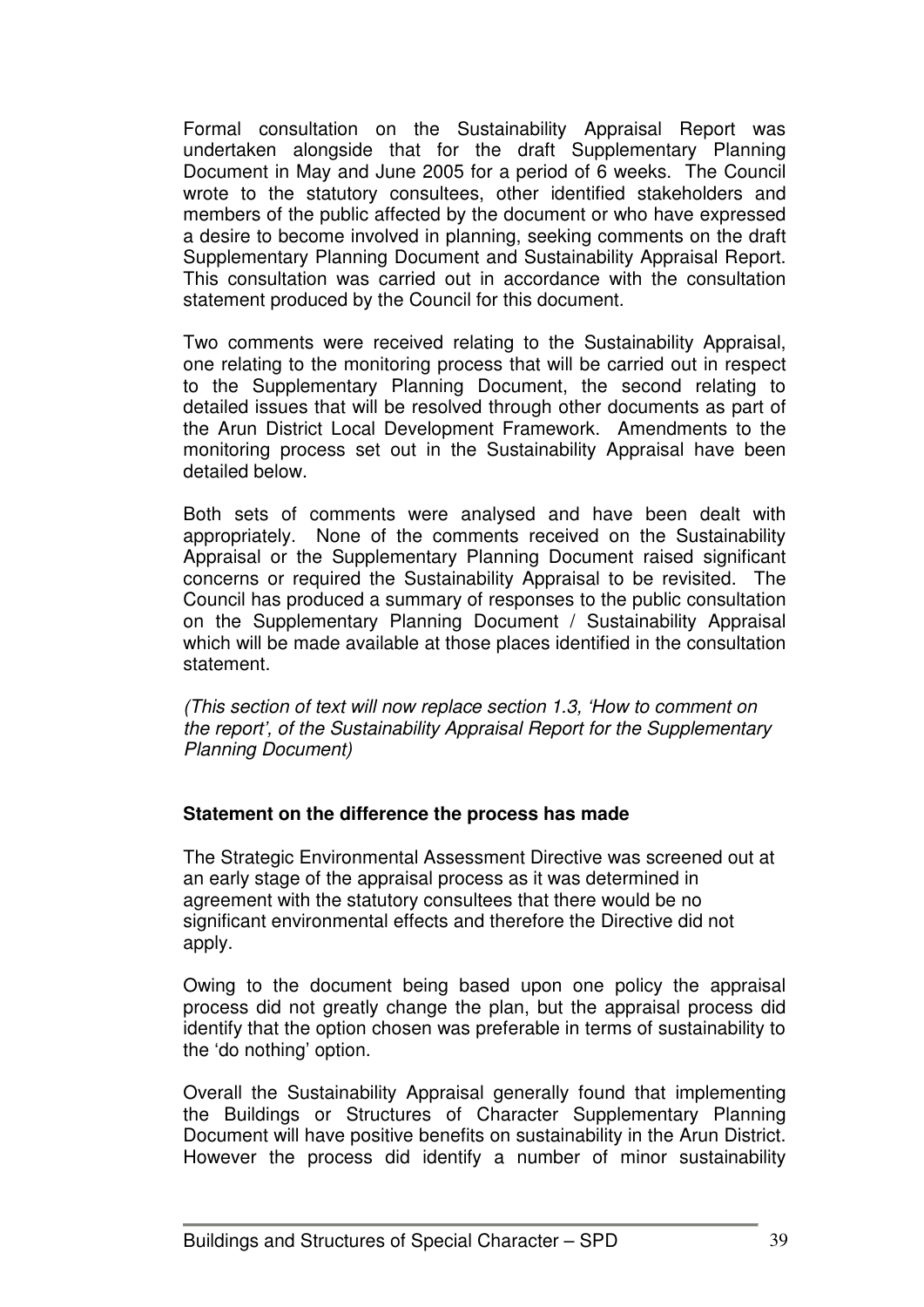weaknesses that can now be addressed through further projects and would not have necessarily been identified previously.

(This paragraph will replace the current wording of 1.2.2 of the Sustainability Appraisal Report)

#### **Proposals for Monitoring**

Monitoring the significant sustainability effects of implementing the Supplementary Planning Document is an important ongoing element of the Sustainability Appraisal process. Given the inherent long-term nature of sustainability and strategic planning, monitoring the Supplementary Planning Document from a sustainability perspective can ensure that the identified sustainability objectives are being achieved and where not, enable remedial action to be taken.

As part of the Local Development Framework process Arun District Council are required to produce an Annual Monitoring Report to review actual progress in terms of Local Development Document preparation and compare this against the targets and milestones in the Local Development Scheme and the extent to which policies in the Local Development Documents are being achieved. The first report will be produced in December 2005. This report will establish data on the range of indicators that as far as practicable, will be needed to monitor policies. This will link in well with the monitoring requirements of the Supplementary Planning Document.

Where current deficiencies in the baseline data exist, the monitoring process will seek to address these wherever possible, incorporating the Sustainability Appraisal monitoring process with the wider monitoring process that the planning team undertakes will enable the required information to be obtained in a cost-effective and efficient way. This extra information will help further develop the appraisal making it a more robust process.

The monitoring process will consider both positive and negative effects of the plan and will, where appropriate, consider cumulative, secondary and synergistic effects. There are no predicted significant negative effects in the Buildings or Structures of Character Supplementary Planning Document, therefore monitoring will focus upon the one significant positive effect identified, objective 9, the slight negative predicted effects identified, objectives: 12 and 13, and those objectives that remained neutral owing to uncertainty of potential effects, objectives: 1 and 8. Those objectives where it was felt that the policy could not directly address the issues will not be considered in great detail at the monitoring stage, these are objectives: 3, 5, 6, 10, 11, 14 and 15. Baseline data relating to the relevant indicators will be monitored to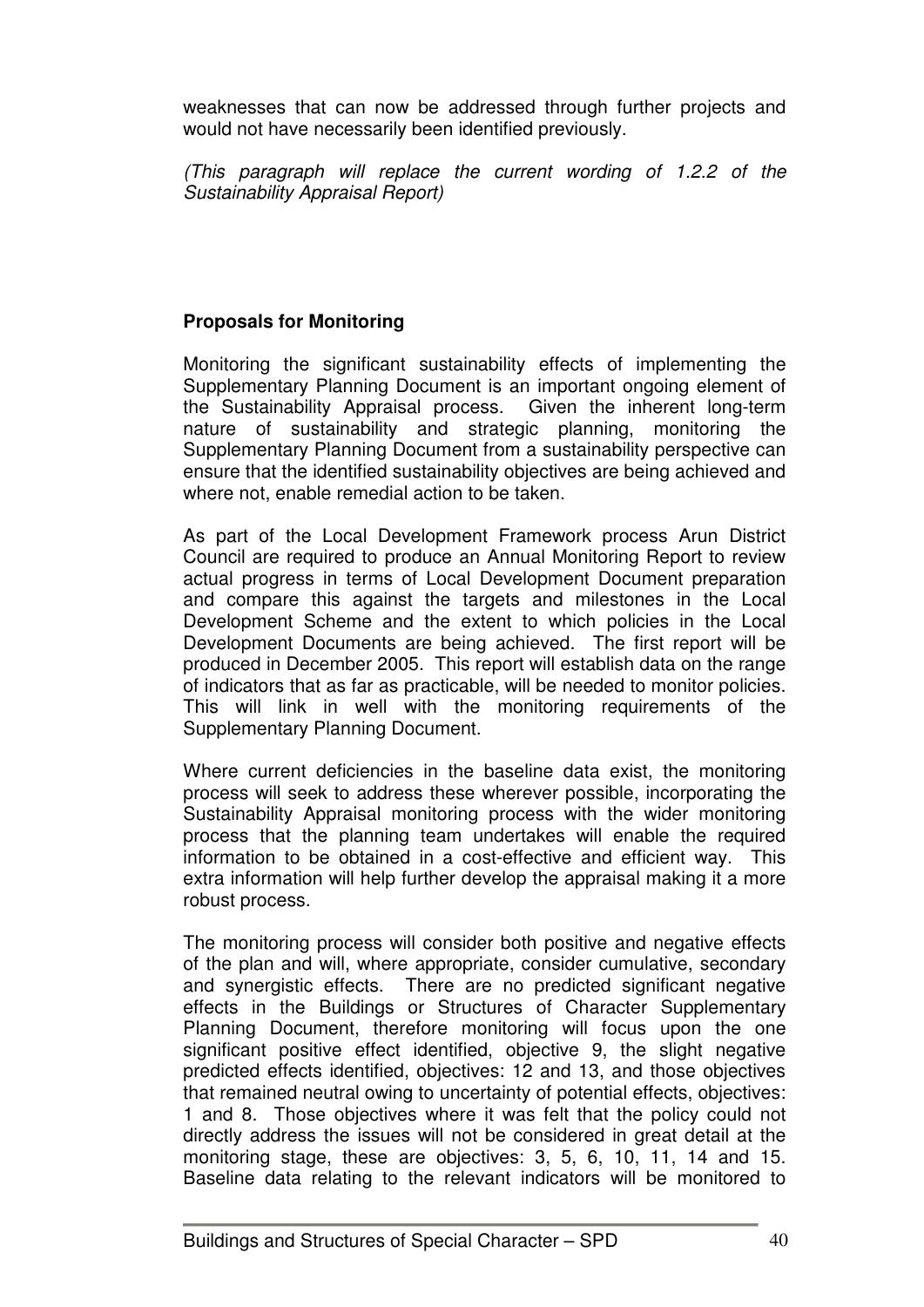establish a casual link between implementation of the plan and the likely effect being monitored, whilst seeking to take account of external factors. Any changes and shifts in the direction of the indicators will be measured against the baseline and the predicted effects.

The monitoring process will be able to establish whether any significant adverse effects are occurring as a result of the implementation of the plan enabling the Council to respond in an appropriate manner where necessary. A framework will be established to identify if and when remedial action is necessary, this will involve setting thresholds at where the sustainability conditions would be considered as unacceptable. If adverse effects are identified potential remedial actions might include a review of the policy, or mitigation and enhancement measures.

It will be important that the Council works to integrate monitoring the implementation of the Supplementary Planning Document for the purposes of the Annual Monitoring Report and the sustainability monitoring of significant effects. This combined approach will also provide a defined timeframe and process, and will establish clear responsibilities for monitoring.

(This section of text will now replace section 7.2, 'Proposals for Monitoring', of the Sustainability Appraisal Report for the Supplementary Planning Document)

#### **Next Steps**

The Buildings or Structures of Character list will now be adopted by the Council as a Supplementary Planning Document forming part of the Arun District Local Development Framework.

This statement and the Sustainability Appraisal Report represent the completion of stage D of the Sustainability Appraisal process as outlined in the draft Government guidance. The next steps in the appraisal process, stage E, will involve monitoring the effects of the plan, as outlined in the monitoring section.

(This section of text will now replace section 7.3 'Next Steps', of the Sustainability Appraisal Report for the Supplementary Planning Document)

#### **Quality Assurance Checklist**

Now that the Sustainability Appraisal process is complete, the Quality Assurance Checklist can be filled in for the final sections that have now been carried out.

| Decision-making and         |                                            | <b>Buildings or Structures of</b> |                           |
|-----------------------------|--------------------------------------------|-----------------------------------|---------------------------|
| information on the decision |                                            | <b>Character SPD</b>              |                           |
|                             | The SA Report and the opinions $  \cdot  $ |                                   | s1.3, consultation on the |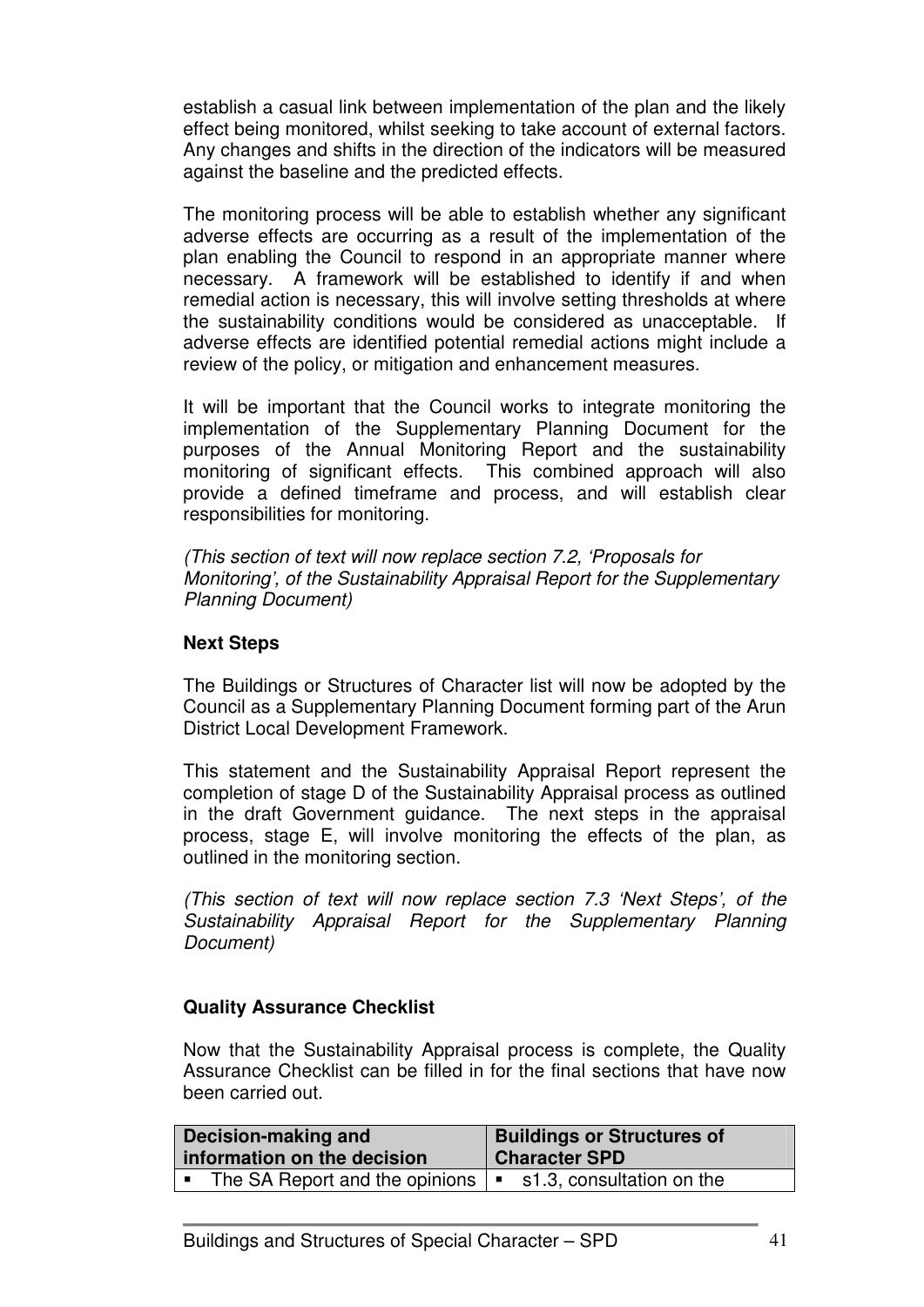| of those consulted are taken<br>into account in finalising and<br>adopting the plan<br>An explanation is given of how<br>they have been taken into<br>account<br>Reasons are given for choosing<br>the plan as adopted, in the light<br>of other reasonable options<br>considered                                                                                                                                                                                                                                                                                                     | sustainability appraisal report<br>Database report of responses<br>and actions<br>s1.2.2, statement on the<br>difference the process has<br>made         |
|---------------------------------------------------------------------------------------------------------------------------------------------------------------------------------------------------------------------------------------------------------------------------------------------------------------------------------------------------------------------------------------------------------------------------------------------------------------------------------------------------------------------------------------------------------------------------------------|----------------------------------------------------------------------------------------------------------------------------------------------------------|
| <b>Monitoring measures</b>                                                                                                                                                                                                                                                                                                                                                                                                                                                                                                                                                            | <b>Buildings or Structures of</b><br><b>Character SPD</b>                                                                                                |
| Measures<br>proposed<br>for<br>monitoring are clear, practicable<br>and linked to the indicators and<br>objectives used in the appraisal<br>Proposals are made for action<br>significant<br>to<br>response<br>in<br>adverse effects<br>Monitoring enables unforeseen<br>adverse effects to be identified<br>at an early stage. These effects<br>include predictions<br>should<br>which prove to be incorrect<br>During implementation of the<br>plan, monitoring is used where<br>to<br>make<br>appropriate<br>good<br>deficiencies<br>baseline<br>in<br>information in the appraisal | s7.2, proposals for monitoring<br>п<br>s7.2, proposals for monitoring<br>٠<br>s7.2, proposals for monitoring<br>п<br>s7.2, proposals for monitoring<br>п |

(This section of the table will now replace the corresponding sections of the table in section 8 'Quality Assurance Checklist', of the Sustainability Appraisal Report)

#### **CONSULTATION STATEMENT**

#### **SUPPLEMENTARY PLANNING DOCUMENT**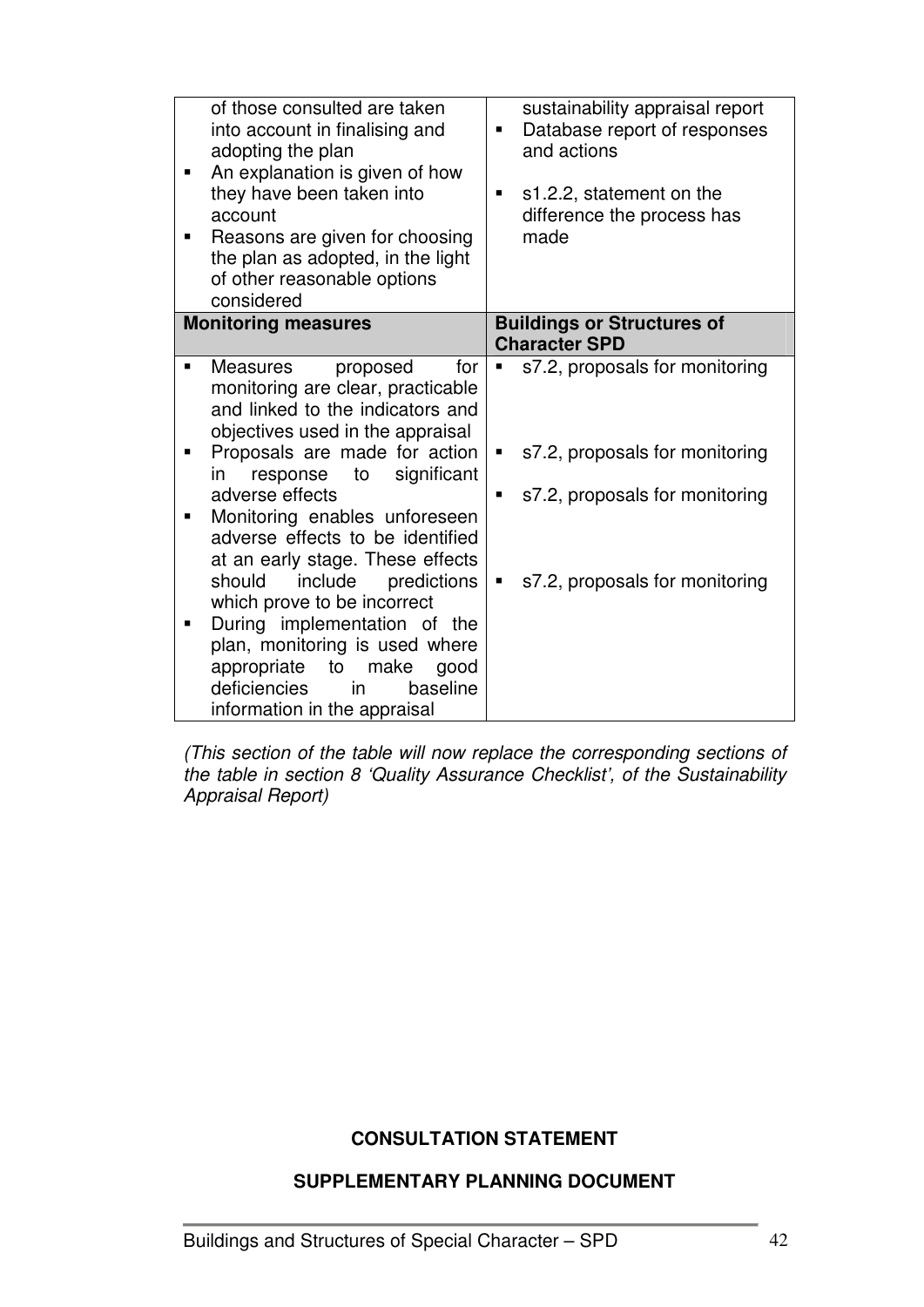#### **BUILDINGS OR STRUCTURES OF CHARACTER (LOCAL LIST) ADOPTED 28TH SEPTEMBER 2005**

In March 2003 all parish and town councils and parish meetings within the district together with all amenity societies contained on the Council's database were requested, in writing, to put forward buildings or structures of character for consideration in drawing up a local list.

The Council then compiled a draft list to form the basis of the community involvement stage as required by the Town and Country Planning (Local Development) (England) Regulations 2004.

This stage was undertaken between 22<sup>nd</sup> December 2004 and 31<sup>st</sup> January 2005.

The following were consulted in writing upon the draft local list:

- ♦ All town/parish councils and parish meetings within the district
- All amenity societies contained on the Council's database
- $\bullet$  Relevant groups of the local strategic partnership
- ♦ All those organisations/persons expressing a wish to be involved in the local development framework process
- The organisations recommended by Regulation 17 of the Town and Country Planning (Local Development) (England) Regulations 2004
- Relevant consultees indicated in the Appendix of Planning Policy Statement 12
- As far as practicable the owners/occupiers of the buildings and structures included in the draft list

In addition to this, copies of the document were made available at Planning Reception, Civic Centre, Littlehampton, Bognor Regis Town Hall and all local libraries. The draft document was placed on Arun District Council's website and a press release was issued.

Following this stage the comments received, the recommended responses and recommended changes to the draft document were considered and agreed by the Council's Local Development Framework Sub-Committee at its meeting on  $12<sup>th</sup>$  May 2005 prior to the second, more formal, round of consultation leading to adoption of the Supplementary Planning Document (SPD).

This consultation period took place between  $26<sup>th</sup>$  May and  $30<sup>th</sup>$  June 2005. This involved repeating the consultations indicated above and those that had made comments were informed of the Council's response. In addition, copies of the document were made available at Planning Reception, Civic Centre, Littlehampton, Bognor Regis Town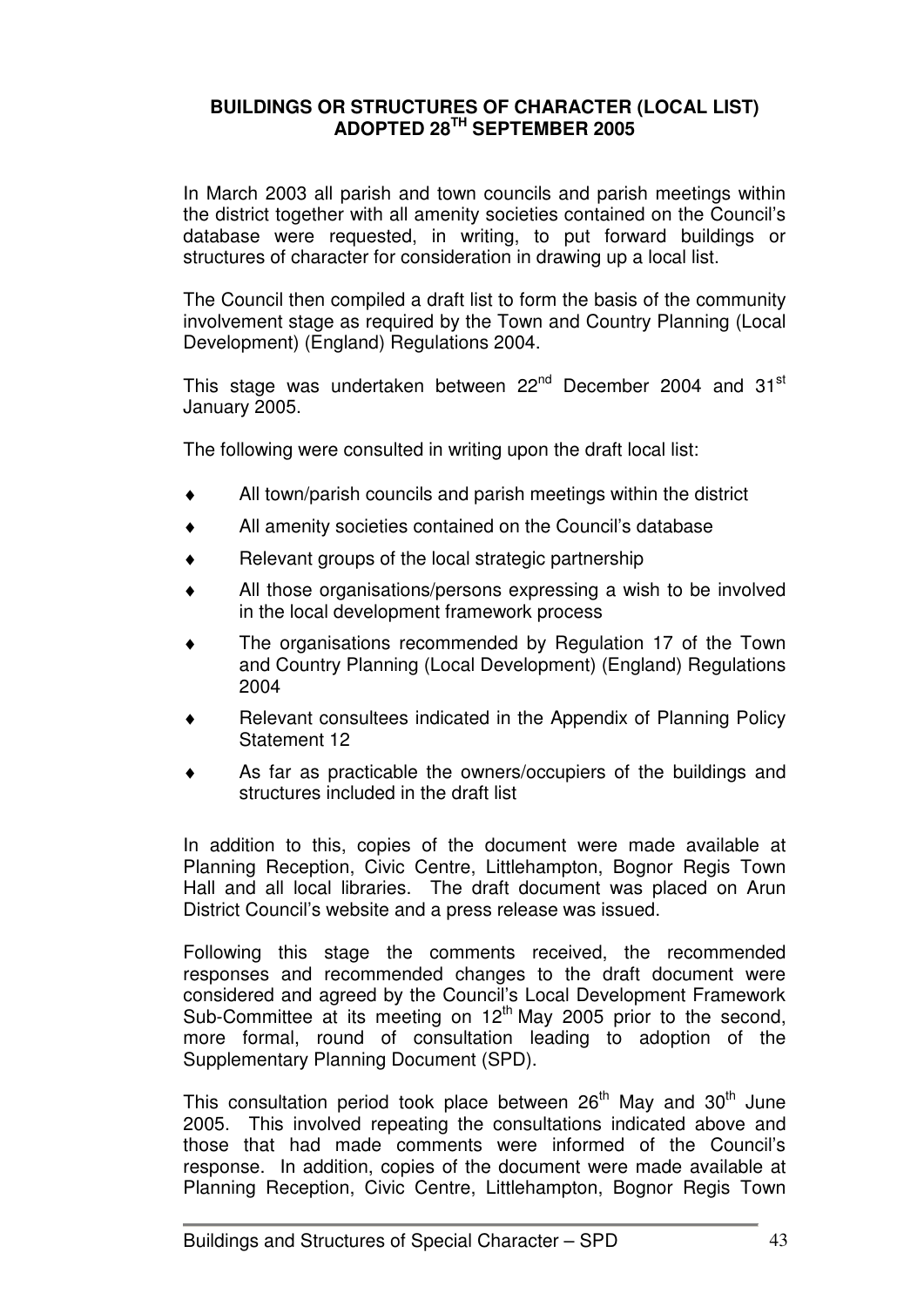Hall and all local libraries. The draft document was placed on Arun District Council's website and a press release was issued. A local advertisement was also undertaken as required by the above Regulations.

Following the completion of this stage of consultation all comments received, recommended responses and changes to the document were then considered by the Council's Local Development Framework Sub-Committee at its meeting on 8<sup>th</sup> September 2005. The Sub-Committee agreed the recommended responses and changes with minor variations. The issues raised related principally to suggested alterations and deletions to the list which were carefully considered and resulted in amendments to the list.

The document was then considered by Special Full Council on 28<sup>th</sup> September 2005 which resolved to adopt it as a SPD.

## **ADOPTION STATEMENT**

### **Planning and Compulsory Purchase Act 2004 Arun District Council Supplementary Planning Documents**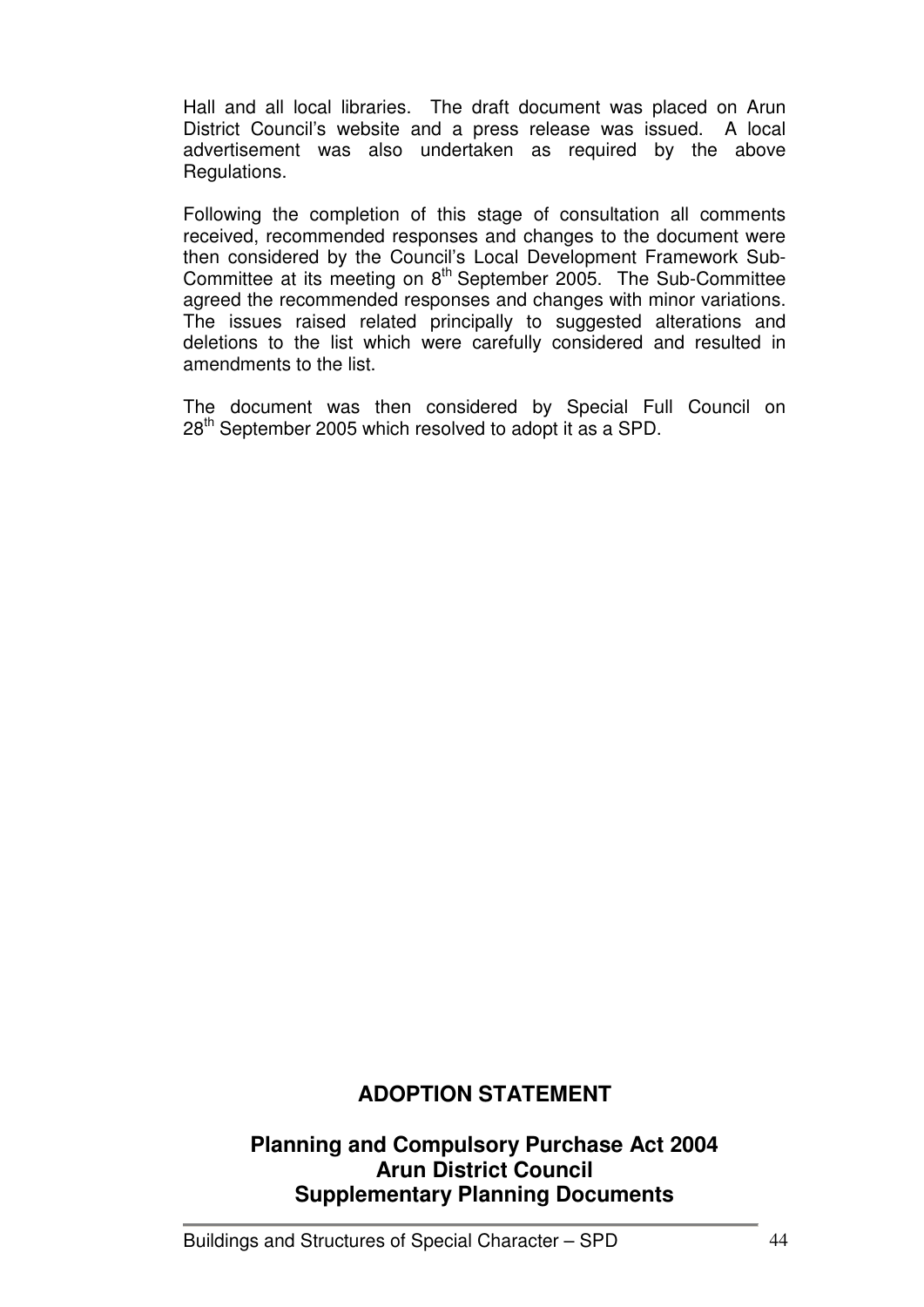Arun District Council adopted the following Supplementary Planning Documents (SPD) on 28<sup>th</sup> September 2005. These SPDs supplement policies contained within the adopted Arun District Local Plan (as amended) 2003:-

- (1) Buildings or Structures of Character (Local List), and
- (2) Areas of Special Character Description Review

The Buildings or Structures of Character SPD includes a list of buildings or structures which are considered to fall within the adopted criteria and which will be subject to Policy GEN22 of the Adopted Local Plan.

The Areas of Special Character - Description Review SPD enlarges on the descriptions of each of the areas in order to better protect features of importance, where possible, and to better guide new developments in accordance with Policy AREA1 of the Adopted Local Plan (as amended).

Both documents form part of the Development Plan for Arun District and will be used to inform decisions on land use planning affecting the area.

Both these documents are available for inspection at the following addresses during office hours.

Planning Reception, Arun Civic Centre, Littlehampton;

Bognor Regis Town Hall, Clarence Road, Bognor Regis;

and at the following libraries:

Angmering Library, Arundel Road, Angmering, Littlehampton, BN16 4JS

Arundel Library, Surrey Street, Arundel, BN18 9DT

Bognor Regis Library, London Road, Bognor Regis, PO21 1DE